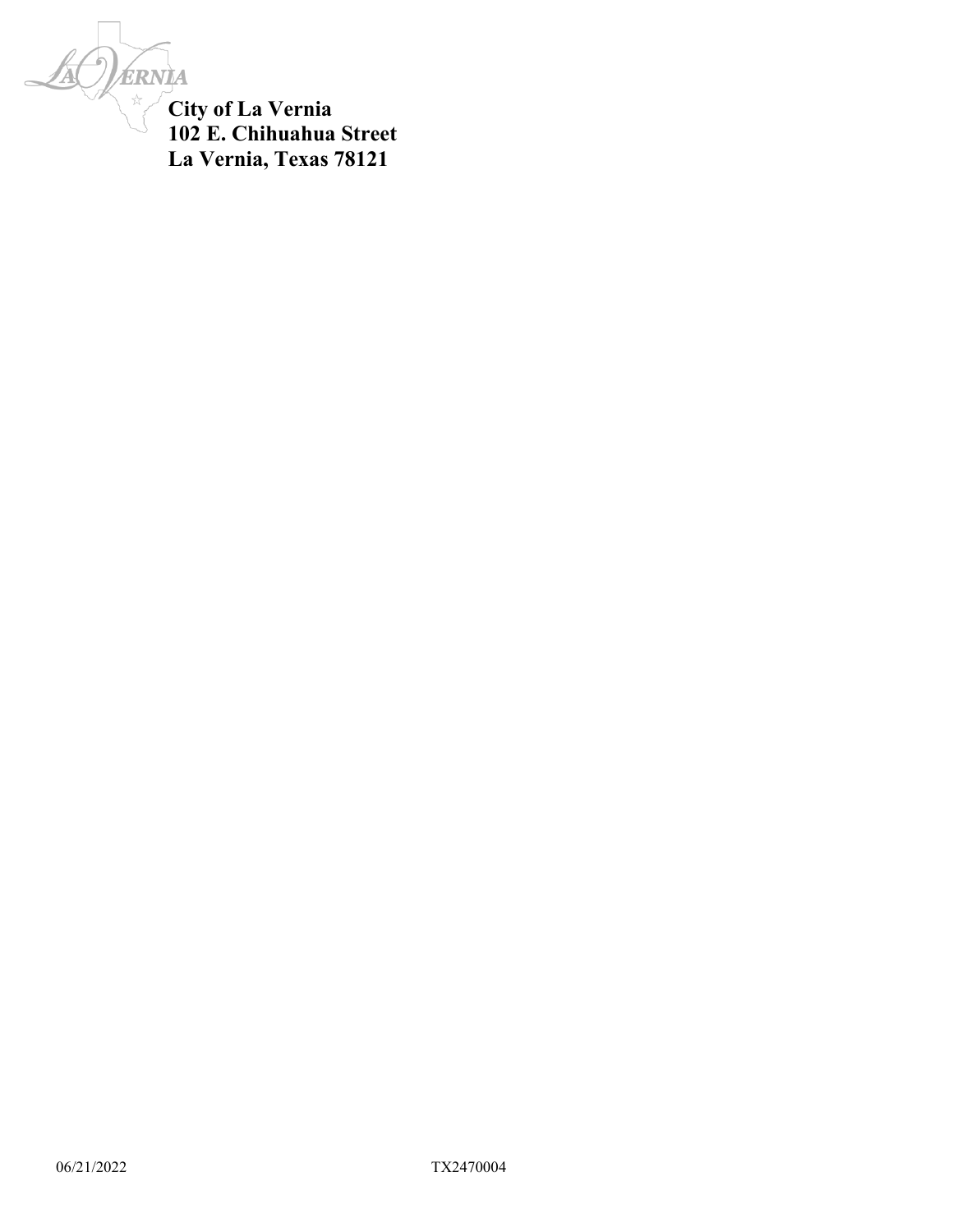#### **Fun Facts**

- The average American uses 100 gallons of water per day or 320 gallons used every day by the average family.
- Without water, the earth would look like the moon.
- 68.7% of the fresh water on Earth is trapped in glaciers.
- Household leaks can waste more than 1 trillion gallons annually nationwide. That's equal to the annual household water use of more than 11 million homes.
- An inch of water covering an acre (27,154 gallons) weighs 113 tons.
- About 6,800 gallons of water is required to grow a day's food for a family of four.
- Water covers 70.9 percent of the planet's surface.

#### **Conservation Tips**

- Nearly 22% of indoor home water use comes from doing laundry. Save water by making sure to adjust the settings on your machine to the proper load size!
- All of those flushes can add up to nearly 20 gallons a day down the toilet. If you still have a standard toilet, which uses close to 3.5 gallons a flush, you can save by retrofitting or filling your tank with something that will displace some of that water, such as a brick.
- Keep a pitcher of water in the refrigerator. Then you won't have to run tap water to cool it.
- Use a broom to sweep your driveway, garage, or sidewalk instead of using water.
- Use a bucket of water to wash your bike or the family car and rinse quickly with a hose.
- Replacing old toilets can save 16,000 gallons of water per year (for a family of four). If you have not replaced your toilets in a while and your home was built before 1992, consider switching to a WaterSenselabeled model, which uses 1.28 gallons or less per flush. You can even consider putting in a dual flush toilet, which allow you to adjust the amount of water used per flush to further conserve.
- One broken sprinkler head could waste up to 25,000 gallons of water over a 6 month irrigation season.

Source: [https://www.fcwa.org/story\\_of\\_water/html/facts.htm](https://www.fcwa.org/story_of_water/html/facts.htm) 

Billing questions : 830-779-4541 opt. 4 Public Works Director: 830-779-4541 opt. 12

For after-hours emergencies, please contact the Oncall Employee at 830-581-8002 OR if you are unable to reach someone at the number listed please call Wilson County Sheriff's Dispatch at 830-393-2535



#### As a reminder, water bills are due on the  $15<sup>th</sup>$  of each month

Mission: To provide our customers with safe drinking water, an adequate supply of water for our daily essential needs, and react in a timely, professional manner to all citizen requests.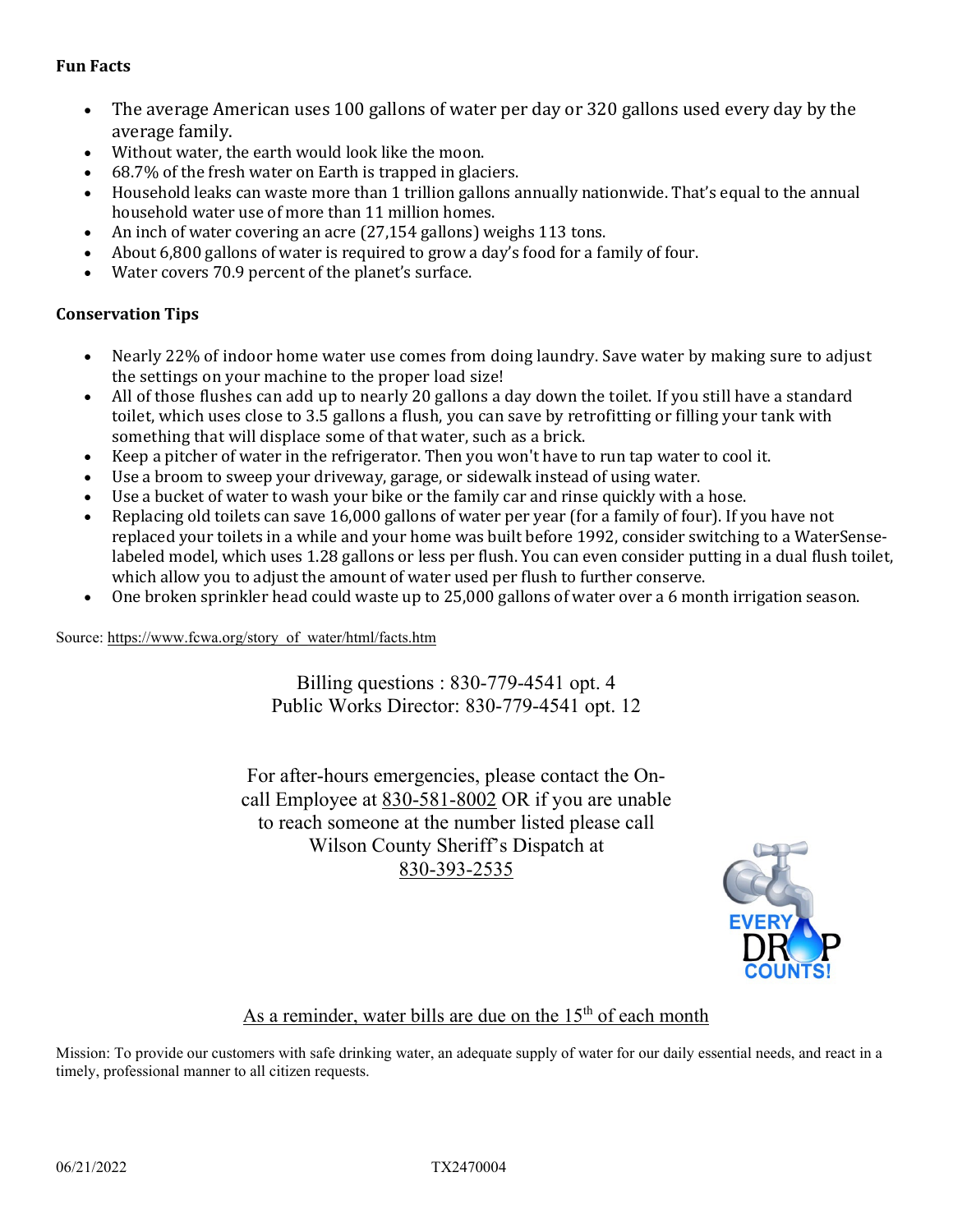# **City of La Vernia 2021 Annual Drinking Water Quality Report**

*(Consumer Confidence Report)* **City of La Vernia Water System**

**Phone Number: 830-779-4541**

## **SPECIAL NOTICE**

### **Required Language for ALL Community Public Water Supplies:**

You may be more vulnerable than the general population to certain microbial contaminants, such as Cryptosporidium, in drinking water. Infants, some elderly or immunocompromised persons such as those undergoing chemotherapy; those who have undergone organ transplants, those who are undergoing treatment with steroids; and people with HIV/AIDS or other immune system disorders can be particularly at risk from infections. You should seek advice about drinking water from your physician or health care provider. Additional guidelines on appropriate means to lessen the risk of infection by Cryptosporidium are available from the Safe Drinking Water Hotline at (800) 426-4791.

## **PUBLIC PARTICIPATION OPPORTUNITIES**

### **2nd Thursday of each month**

**Time: 6:30 P.M.**

**Location: La Vernia City Hall-Council Chambers 102 E. Chihuahua Street La Vernia, Texas 78121**

### **Phone Number: (830) 779-4541**

To learn about future public meetings (concerning your drinking water), or to request to schedule one; please call us at the number provided above.

## **OUR DRINKING WATER IS REGULATED**

This report is a summary of the quality of the water we provide our customers. The analysis was made by using the data from the most recent U.S. Environmental Protection Agency (EPA) required tests and is presented in the attached pages. We hope this information helps you become more knowledgeable about what's in your drinking water.

## **SOURCE OF DRINKING WATER**

The sources of drinking water (both tap water and bottled water) include rivers, lakes, streams, ponds, reservoirs, springs, and wells. As water travels over the surface of the land or through the ground, it dissolves naturally-occurring minerals and, in some cases, radioactive material, and can pick-up substances resulting from the presence of animals or from human activity.

Contaminants that may be present in source water include:

-Microbial contaminants, such as viruses and bacteria, which may come from sewage treatment plants, septic systems, agricultural livestock operations, and wildlife.

-Inorganic contaminants, such as salts and metals, which can be naturally-occurring or result from urban storm runoff, industrial or domestic wastewater discharges, oil and gas production, mining, or farming.

-Pesticides and herbicides, which may come from a variety of sources such as agriculture, urban storm water runoff, and residential uses.

-Organic chemical contaminants, including synthetic and volatile organic chemical production, and can also come from gas stations, urban storm run0ff, and septic systems.

-Radioactive contaminants, which can be naturally-occurring or be the result of oil and gas production and mining activities.

City of La Vernia, situated in the Carrizo Wilcox Aquifer, provides groundwater to customers which comes from either a city owned Well or CRWA (Wells Ranch).

#### **En Español**

Este informe incluye información importante sobre el agua potable. Si tiene preguntas o comentarios sobre este informe en español, favor de llamar al tel. (830)779.4541.

-para hablar con una persona bilingüe en español.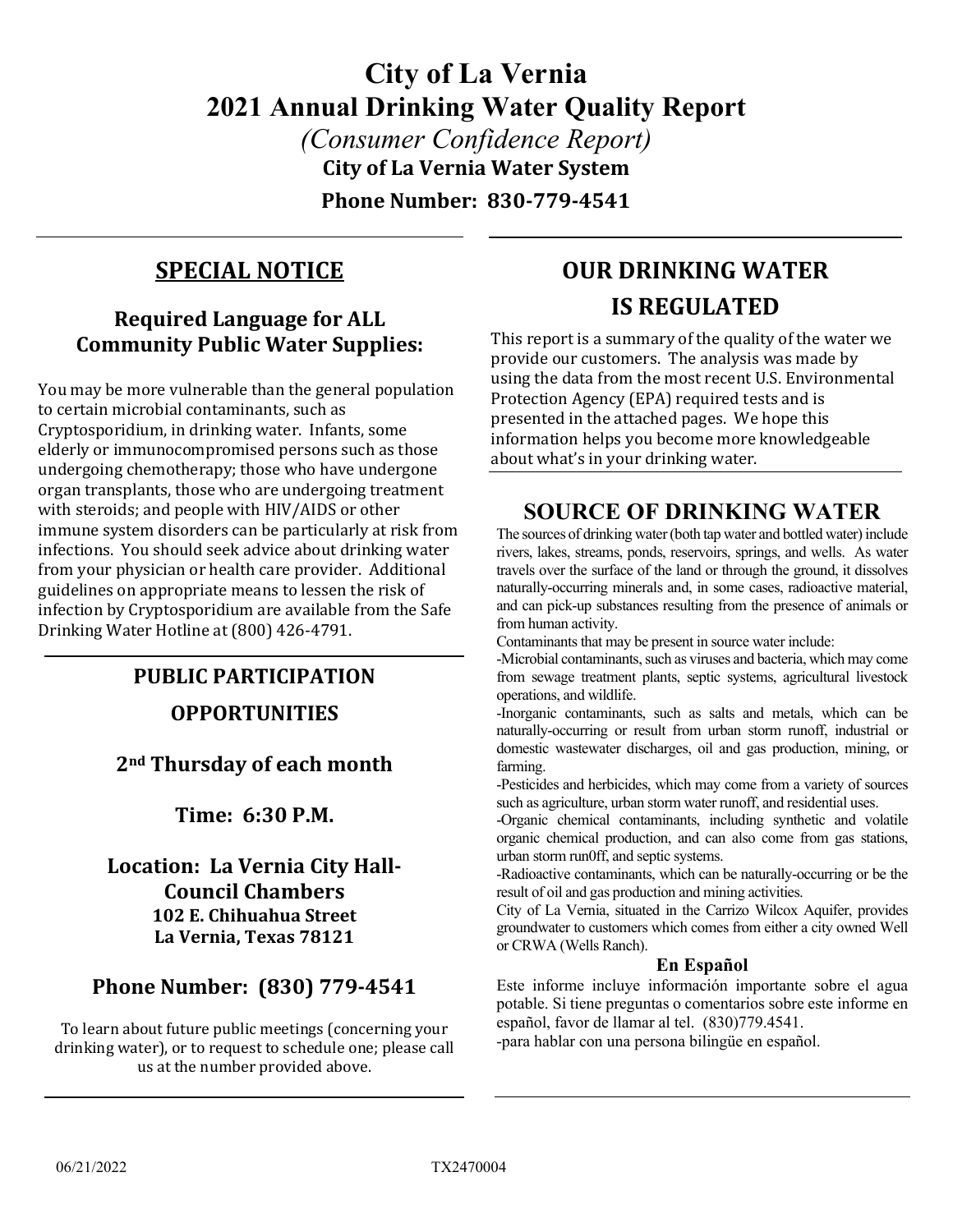#### **Where Do We Get Our Drinking Water?**

The source of drinking water used by the City of La Vernia Water System is ground water from the Wilcox/Carrizo Aquifers. The TCEQ completed an assessment of our source water and results indicate that some of our sources are susceptible to certain contaminants. The sampling requirements for our water system are based on this susceptibility and previous sample data. Any detection of these contaminants may be found in this Consumer Confidence Report. For more information on source water assessments and protection efforts at our system, contact the Director of Public Works for the City of La Vernia, or you can review the Source Water Susceptibility Assessment at the TCEQ at http://gis3.tceq.state.tx.us/swav/Controller/index.jsp?wtrsrc=

#### **ALL Drinking Water May Contain Contaminants**

When drinking water meets federal standards there may not be any health benefits to purchasing bottled water or point of use devices. Drinking water, including bottled water, may reasonably be expected to contain at least small amounts of some contaminants. The presence of contaminants does not necessarily indicate that water poses a health risk. More information about contaminants and potential health effects can be obtained by calling the EPA's Safe Drinking Water Hotline (1-800-426-4791).

#### **Secondary Constituents**

Many constituents (such as calcium, sodium, or iron) which are often found in drinking water, can cause taste, color, and odor problems. The taste and odor constituents are called secondary constituents and are regulated by the State of Texas, not the EPA. These constituents are not causes for health concern. Therefore, secondaries are not required to be reported in this document but they may greatly affect the appearance and taste of your water.

#### **Required Additional Health Information for Lead**

If present, elevated levels of lead can cause serious health problems, especially for pregnant women and young children. Lead in drinking water is primarily from materials and components associated with service lines and home plumbing. This water supply is responsible for providing high quality drinking water but cannot control the variety of materials used in plumbing components. When your water has been sitting for several hours, you can minimize the potential for lead exposure by flushing your tap for 30 seconds to 2 minutes before using water for drinking or cooking. If you are concerned about lead in your water, you may wish to have your water tested. Information on lead in drinking water testing methods and steps you can take to minimize exposure is available from the Safe Drinking Water Hotline or at [http://www.epa.gov/safewater/lead.](http://www.epa.gov/safewater/lead)

Definitions: The following might assist you with the terms and abbreviations you are not familiar with. To help you better understand these terms, we've provided the following definitions.

Action Level: The concentration off a contaminant which, if exceeded, triggers treatment or other requirements which a water system must follow. Action Level Goal (ALG): The level of a contaminant in drinking water below which there is no known or expected risk to health. ALGs allow for a margin of safety.

Avg: Regulatory compliance with some MCLs are based on running annual average of monthly samples.

Maximum Contaminant Level or MCL: The highest level of contaminant that is allowed in drinking water. MCLs are set as close to the MCLGs as feasible using the best available treatment technology.

Level 1 Assessment: A Level 1 Assessment is a study of the water system to identify potential problems and determine (if possible) why total coliform bacteria have been found in our water system.

Maximum Contaminant Level Goal or MCLG: The level of a contaminant in drinking water below which there is no known or expected risk to health. MCLGs allow for a margin of safety.

Level 2 Assessment: A Level 2 assessment is a very detailed study of the water system to identify potential problems and determine (if possible) why an E. coli MCL violation has occurred and/or why total coliform bacteria have been found in our water system on multiple occasions.

Maximum residual disinfectant level or MRDL: the highest level of a disinfectant allowed in drinking water. There is convincing evidence that addition of a disinfectant is necessary for control of microbial contaminants.

Maximum residual disinfectant level goal or MRDLG: The level of drinking water disinfectant below which there is no known or expected risk to health. MRDLGs do not reflect the benefits of the use of disinfectants to control microbial contaminants.

MFL: million fibers per liter (a measure of asbestos)

NA: not applicable

mrem: millirems per year (a measure of radiation absorbed by the body)

NTU: nephelometric turbidity units (a measure of turbidity)

pCi/L: picocuries per liter (a measure of radioactivity)

ppb: micrograms per liter or parts per billion – or one ounce in 7,350,000 gallons of water.

ppm: milligrams per liter or parts per million - or one ounce in 7,350 gallons of water.

Treatment Technique or TT: A required process intended to reduce the level of a contaminant in drinking water.

ppt: parts per trillion, or nanograms per liter (ng/L)

ppq: parts per quadrillion, or pictograms per liter (pg/L)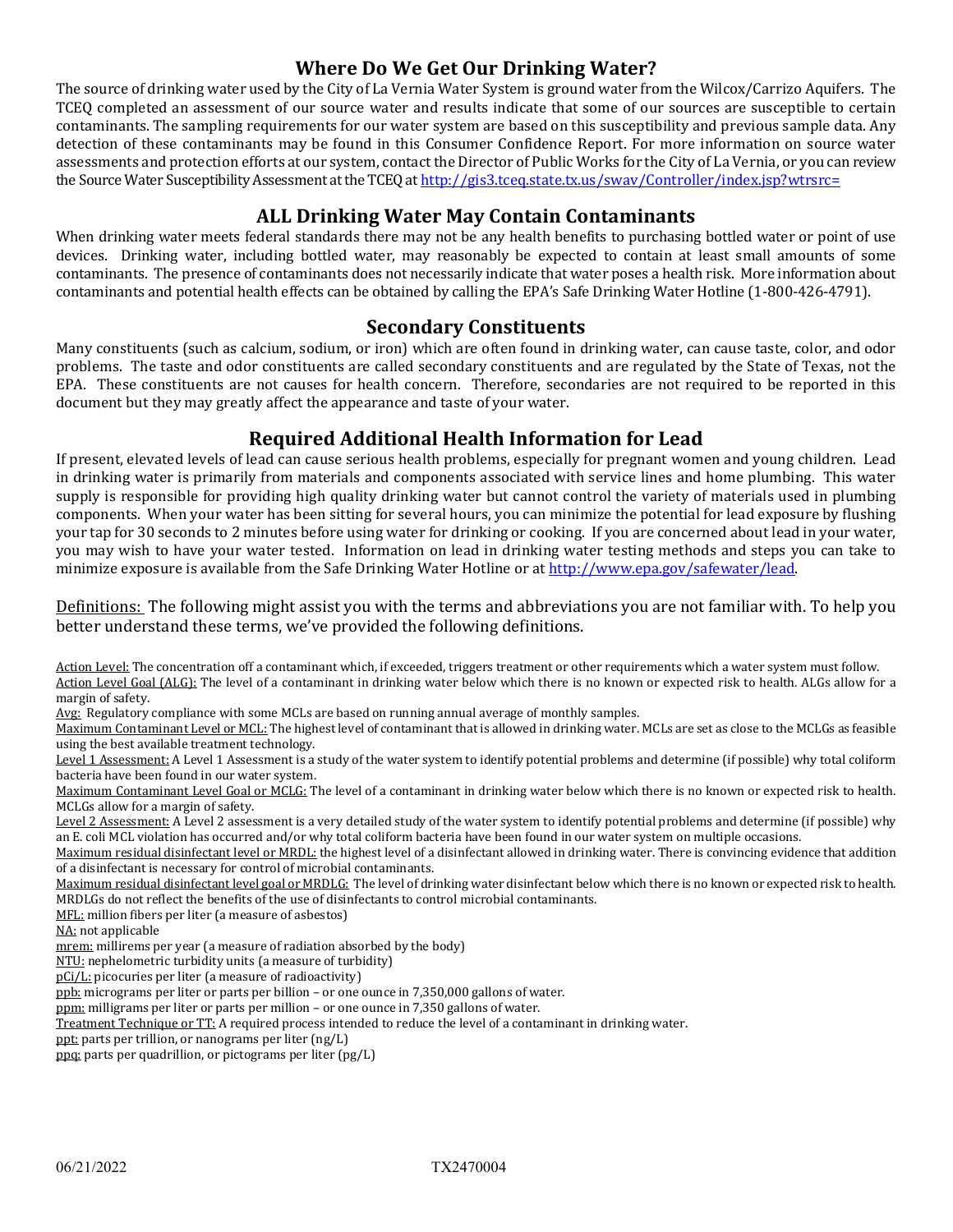#### **Copper & Lead**

| Contaminant (Units) | Collection<br>Date | <b>MCLG</b> | Action<br>Level<br>(AL) | 90 <sup>th</sup><br>Percentile | # Sites<br>Over AL | Units | Violations | Likely Source of Contamination                                                                               |
|---------------------|--------------------|-------------|-------------------------|--------------------------------|--------------------|-------|------------|--------------------------------------------------------------------------------------------------------------|
| Copper              | 2021               | 1.3         | 1.3                     | 0.153                          |                    | ppm   | N          | Erosion of natural deposits; Leaching<br>from wood preservatives; Corrosion<br>of household plumbing systems |

## **2021 Regulated Contaminants Detected**

(La Vernia Water Well – TX2470004)

| Contaminant<br>(Units)                 | Collection<br>Date | Highest<br>Level<br>Detected | Range of<br>Levels<br>Detected | <b>MCLG</b>              | MCL | Units | Violations | Likely Source of Contamination                |
|----------------------------------------|--------------------|------------------------------|--------------------------------|--------------------------|-----|-------|------------|-----------------------------------------------|
| <b>Haloacetic Acids</b><br>(HAAS)      | 2021               |                              | $4.7 - 4.7$                    | No goal for<br>the total | 60  | ppb   | N          | By-product of drinking water<br>disinfection. |
| <b>Total Trihalomethanes</b><br>(TTHM) | 2021               | 15                           | 15.4-15.4                      | No goal for<br>the total | 60  | ppb   | N          | By-product of drinking water<br>disinfection. |

#### **Inorganic Contaminants**

| Contaminant (Units)               | Collection<br>Date | Highest<br>Level<br>Detected | Range of<br>Levels<br>Detected | <b>MCLG</b>    | <b>MCL</b> | Units | Violation | Likely Source of<br>Contamination                                                                                                     |
|-----------------------------------|--------------------|------------------------------|--------------------------------|----------------|------------|-------|-----------|---------------------------------------------------------------------------------------------------------------------------------------|
| Barium (ppm)                      | 2021               | 0.0434                       | 0.0434-0.0434                  | $\overline{2}$ | 2          | ppm   | Ν         | Discharge of drilling<br>wastes; Discharge from<br>metal refineries; Erosion of<br>annual deposits.                                   |
| Fluoride                          | 2021               | 0.34                         | $0.34 - 0.34$                  | 4              | 4.0        | ppm   | N         | Erosion of natural deposits;<br>water additive which<br>promotes strong teeth;<br>discharge from fertilizer<br>and aluminum factories |
| Nitrate (measured as<br>Nitrogen) | 2021               | 0.1                          | $0.06 - 0.1$                   | 10             | 10         | ppm   | N         | Run off from fertilizer use;<br>Leaching from septic tanks,<br>sewage; Erosion of natural<br>deposits.                                |

\* The value in the Highest Level or Average Detected column is the highest average of all HAA5 sample results collected at a location over a year

#### **Radioactive Contaminants**

| Contaminant (Units)             | Collection<br>Date | Highest<br>Level<br>Detected | Range of<br>Levels<br>Detected | <b>MCLG</b> | <b>MCL</b> | Units  | Violation | Likely Source of<br>Contamination          |
|---------------------------------|--------------------|------------------------------|--------------------------------|-------------|------------|--------|-----------|--------------------------------------------|
| Beta/photon emitters<br>(pCi/L) | 2021               | 6.1                          | $6.1 - 6.1$                    |             | 50         | pCi/L* | N         | Decay of natural and<br>man-made deposits. |

\* EPA considers 50 pCi/L to be the level of concern for beta particles

#### **Disinfectant Residuals**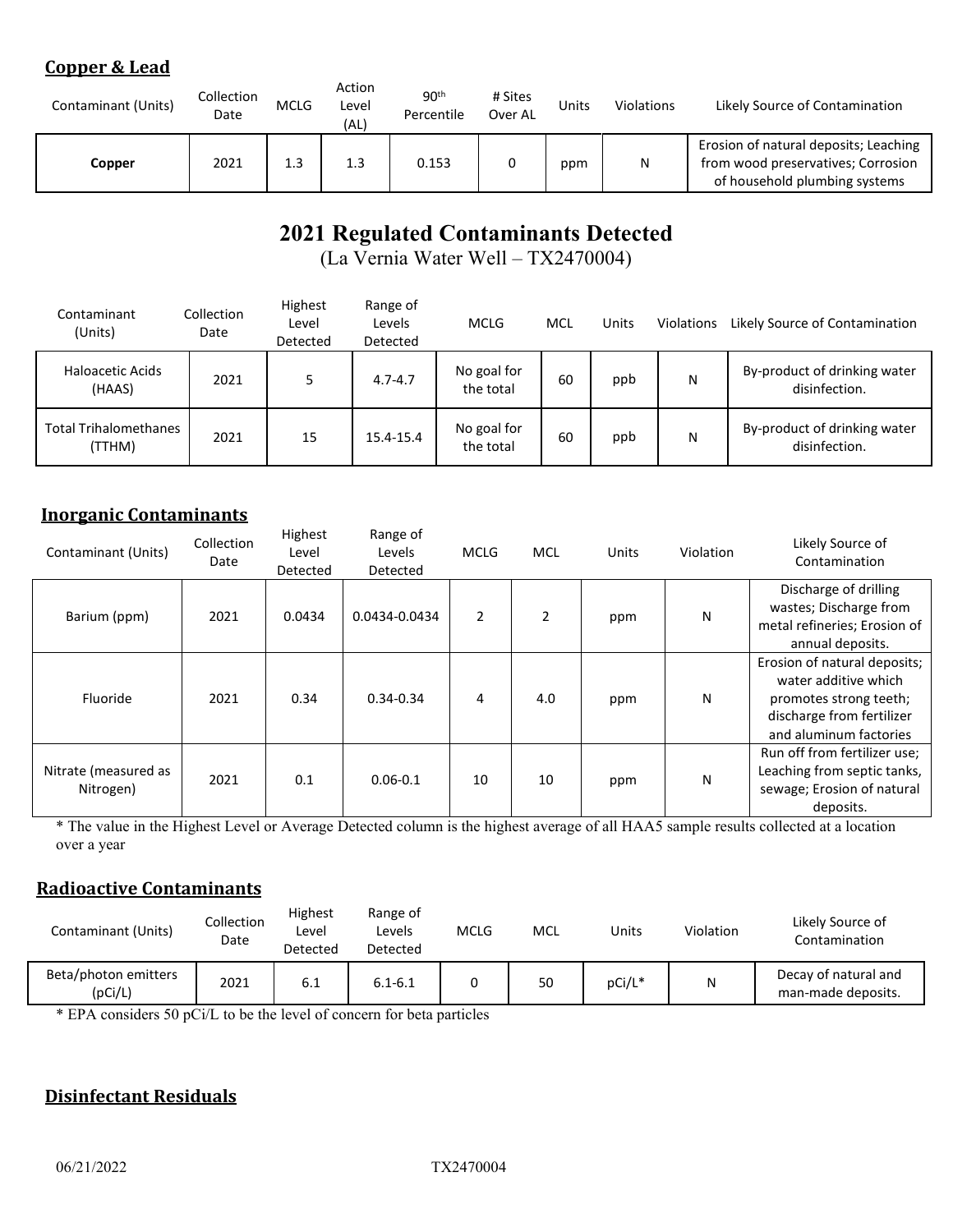| Contaminant (Units) | Year | Avg.<br>Level | Range of<br>Levels<br>Detected | <b>MRDL</b> | <b>MRDLG</b> | Unit of<br>Measure | Violation | Source in drinking water                   |
|---------------------|------|---------------|--------------------------------|-------------|--------------|--------------------|-----------|--------------------------------------------|
| Free Chlorine       | 2021 | 1.81          | 52-2.22                        | 4           | 4            | ppm                | Ν         | Water additive used to<br>control microbes |

2020 Regulated Contaminants Detected

### (Canyon Regional Water Authority Wells Ranch – TX0940096)

#### **Radioactive Contaminants**

| Contaminant (Units)  | Year      | Highest<br>level<br>Detected | Range of<br>Levels<br>Detected | <b>MCLG</b> | <b>MCL</b> | Unit of<br>Measure | Violation | Likely source of<br>contamination          |
|----------------------|-----------|------------------------------|--------------------------------|-------------|------------|--------------------|-----------|--------------------------------------------|
| Beta/photon emitters | 5/24/2018 | 5.5                          | $5.5 - 5.5$                    | 0           | 50         | pCi/L              | N         | Decay of natural and<br>man-made deposits. |

#### **Inorganic Contaminates**

| Contaminant (Units) | Year | Avg.<br>Level | Range of<br>Levels<br>Detected | <b>MRDL</b> | <b>MRDLG</b> | Unit of<br>Measure | Violation | Likely source of<br>contamination                                       |
|---------------------|------|---------------|--------------------------------|-------------|--------------|--------------------|-----------|-------------------------------------------------------------------------|
| Asbestos            | 2018 | < 0.197       | $0 - 7$                        |             |              | MFL                | N         | Decay of asbestos cement<br>water mains; erosion of<br>natural deposits |

#### **Synthetic Organic Contaminates**

| Contaminants (Units)        | Collection<br>date | Highest<br>Level<br>Detected | Range of<br>Individual<br>Samples | <b>MCLG</b> | <b>MCL</b> | Units | Violation | Likely Source of<br>Contamination                |
|-----------------------------|--------------------|------------------------------|-----------------------------------|-------------|------------|-------|-----------|--------------------------------------------------|
| Di (2-ethylhexyl) phthalate | 2021               | 94.6                         | $1.2 - 94.6$                      |             | ь          | ppb   | N         | Discharge from rubber and<br>chemical factories. |

#### **Violations**